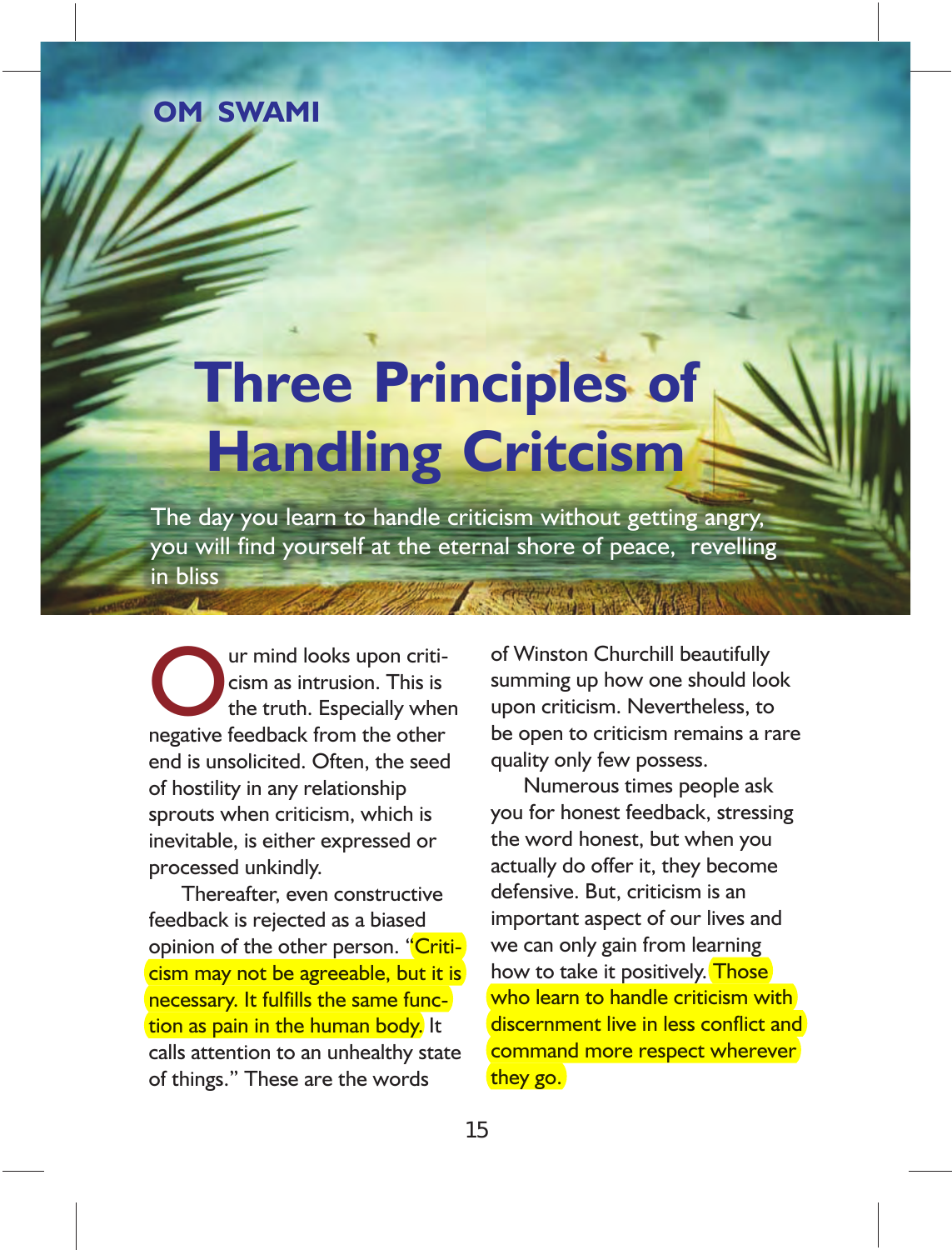### **TATTVÃLOKA FEBRUARY 2015**

Here are three golden principles of being at peace in the face of criticism. Next time you have to handle disapproval, justified or otherwise, reflect on these principles and you will remain mostly unperturbed.

#### **Is it beneficial?**

Often when we are criticised, ego raises its hood and most of us become defensive even before fully listening to what the other person has to say. We tend to believe that we know absolutely everything about us and that we know what we are doing. And anytime we are challenged, it shakes our self-belief, it rattles us.

Some people react sharply and some withdraw, but the best thing to do is to ask yourself this question: Is it beneficial? When their criticism or advice, however unsought or negative, is actually for your benefit, it is only prudent to pay attention to it. You don't have to take their feedback personally; simply listen to it and once done, mull over it and decide if there's merit in it. You can then make a conscious choice of accepting or rejecting their views. This approach allows you to handle criticism in a nonviolent way, without feeling bad.

#### **Is it true?**

When criticism is not beneficial or constructive, it can sound like a scathing attack on you, your credibility and your talents. Our natural tendency is to shut down completely or react violently in the face of negative criticism. We are quick to dismiss the criticizer as our adversary and write him off.

But, what if they are actually right? And, this leads to the second question we should ask ourselves. Is it true? If what they are stating is the truth, however unpleasant and bitter, we should shut up and listen rather than react and reject. The other person is under no moral obligation to sugarcoat their statements. Even when their criticism does not sound beneficial but is true, we can't go wrong by reflecting on it.

At any rate, it is food for thought that may help us get better at what we do.

### **Is the Intention Noble?**

Sometimes their criticism is neither true nor beneficial. It's a tricky situation and a particularly hard one because you know they are being unfair.

Well, to keep your peace, examine their intention. If their intentions are not bad, if they are your well-wisher, then let's choose